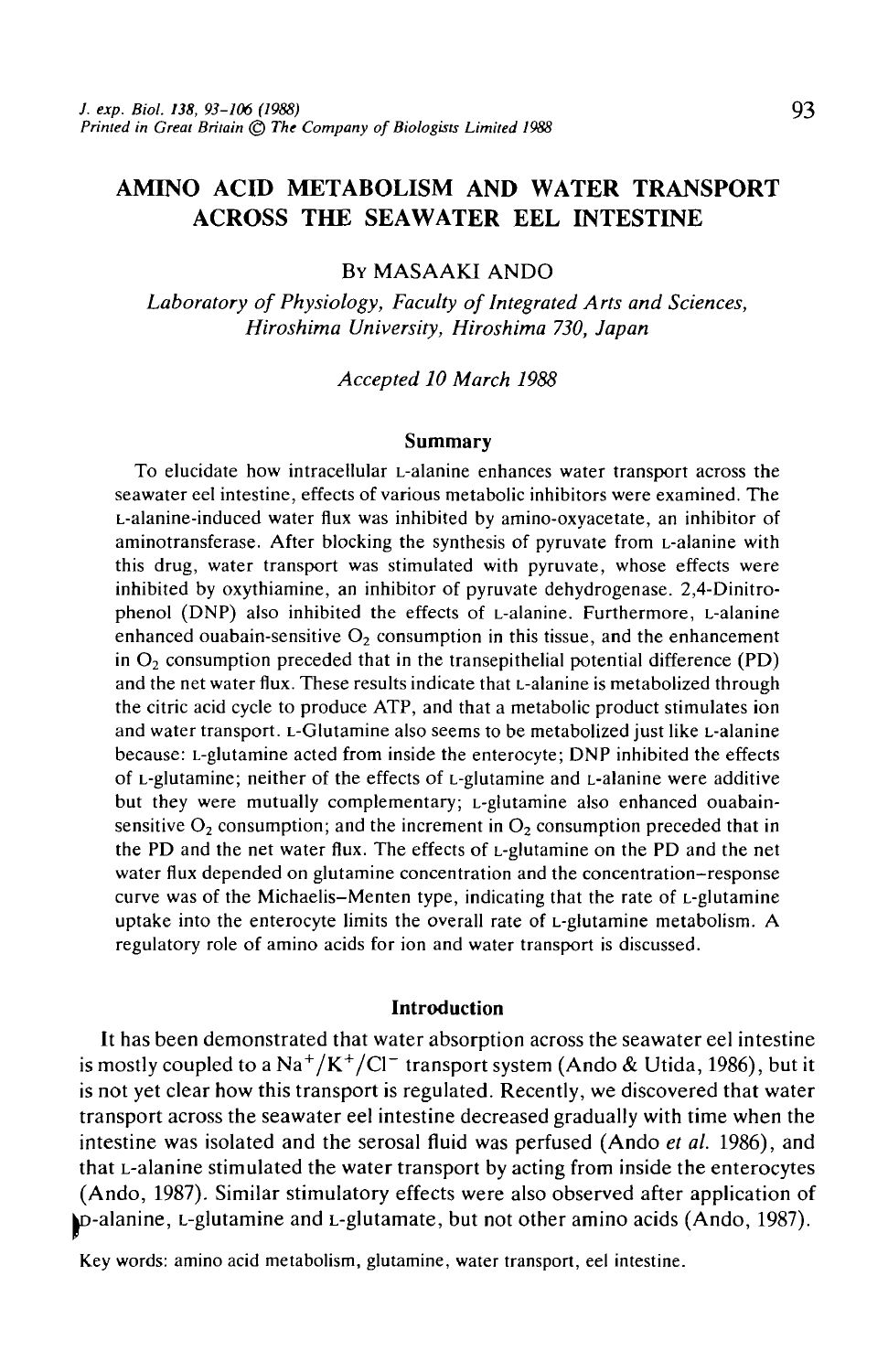# 94 M. ANDO

To elucidate how intracellular L-alanine enhances water transport, various metabolic inhibitors were applied. In addition, L-glutamine metabolism was examined in relation to L-alanine metabolism. Finally, the effects of four kinds of amino acids (L-alanine, D-alanine, L-glutamine and L-glutamate) on oxygen consumption were investigated. The results obtained indicate that all these amino acids are metabolized and their metabolic products, such as ATP, stimulate ion and water transport.

#### **Materials and methods**

Japanese cultured eels, *Anguilla japonica,* weighing about 230 g, were obtained from a commercial supplier and kept in seawater aquaria at 20°C for more than 1 week without food. They were decapitated and the intestine was excised. The longitudinal muscle and much of the circular muscle of the intestine was stripped off to improve aeration, following our previous method (Ando & Kobayashi, 1978). After everting the intestine, a cylindrical polyester mesh was inserted into the middle part of the intestinal tube and the serosal side was perfused with standard Ringer's solution at a constant rate (around 173  $\mu$ l min<sup>-1</sup>). The perfusate was isolated from the bathing medium by tying off the ends of the isolated and everted intestine. The effluent was collected every lOmin and the net water flux was calculated directly from the difference between the rates of effluent and perfusate flow. Details for simultaneous measurement of net water flux and transepithelial potential difference (PD) were as described previously (Ando *et al.* 1986).

Oxygen consumption rate of the intestine was measured with a Clark oxygen electrode (Yellow Spring Instrument Co., Yellow Spring, OH), whose current output was. recorded (Toadempa, EPR-10A); applied voltage was 0-7 V. From the slope of the record,  $O_2$  consumption rate was calculated and expressed as the  $Q_0$ ,  $(\mu \text{Im} \, \text{g}^{-1} \text{h}^{-1})$ . The oxygen probe was immersed in a closed vessel (3.2 ml) containing standard Ringer's solution with three small sheets (approx.  $1.5 \text{ cm} \times 0.5 \text{ cm}$ ) of the stripped intestine. The incubation medium was kept at 20 °C and stirred gently (approx.  $2 \text{rev. s}^{-1}$ ). Various substrates or inhibitors were injected into the incubation medium through a small hole using a microsyringe.

The standard Ringer's solution contained (mmol1<sup>-1</sup>): NaCl, 118.5; KCl, 4.7; CaCl<sub>2</sub>, 3.0; MgSO<sub>4</sub>, 1.2; KH<sub>2</sub>PO<sub>4</sub>, 1.2; NaHCO<sub>3</sub>, 24.9 (pH 7.3 when bubbled with a 95 % O<sub>2</sub>, 5 % CO<sub>2</sub> gas mixture). Amino-oxyacetate, oxythiamine, furosemide (Tokyokasei Co. Tokyo), 2,4-dinitrophenol (DNP), L-alanine, D-alanine, L-glutamine, L-glutamate, sodium glutamate, pyruvate (Katayama Chemical Co., Osaka) or ouabain (Merck) was added to either side of the intestine as indicated. At the end of the experiments, the intestine was cut longitudinally and spread on graph paper; the surface area of the intestine was measured using a planimeter (Ushikata, 220L). The dry mass was obtained after drying the tissue at  $110^{\circ}$ C for 24 h.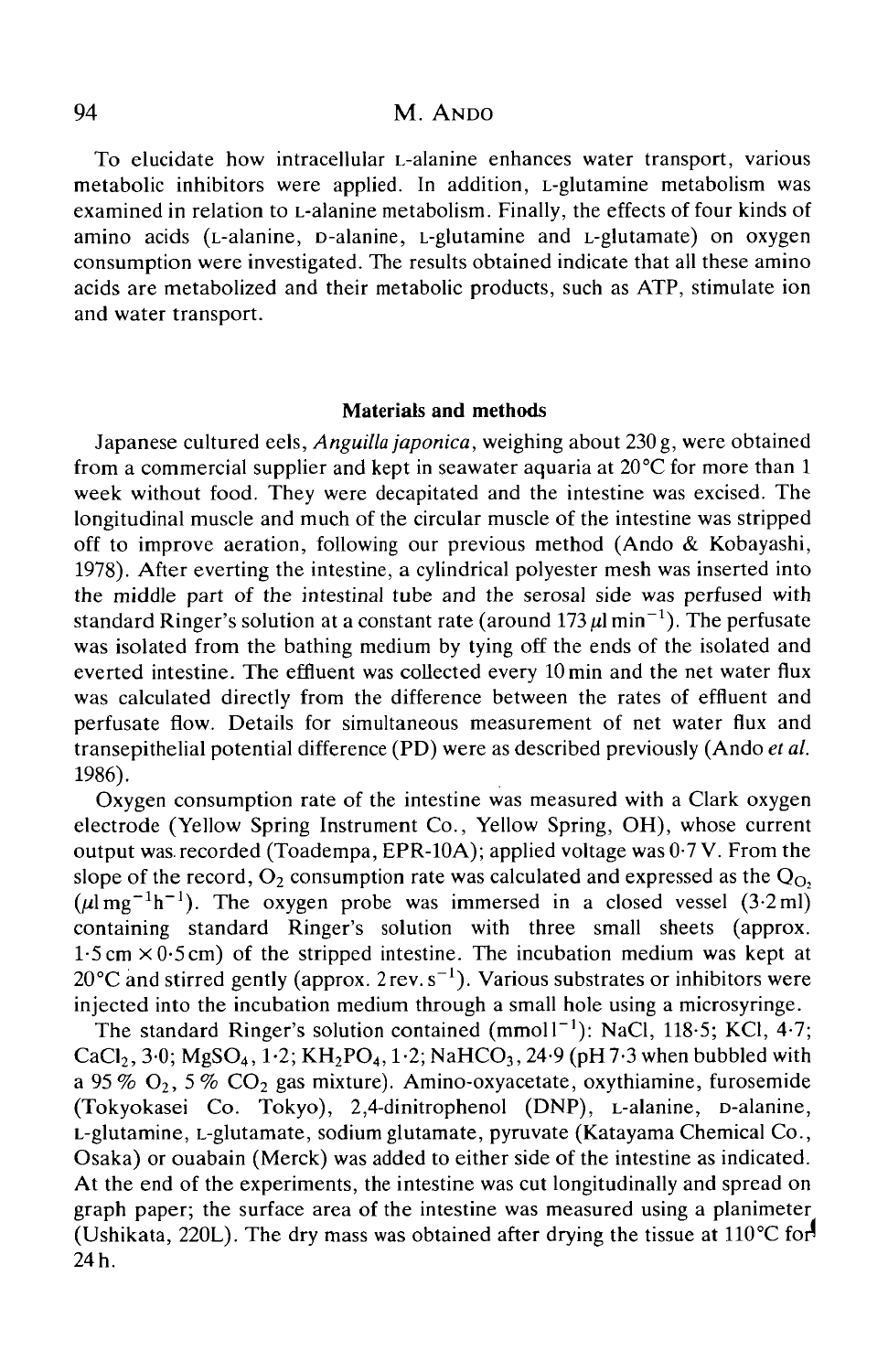## **Results**

## *L-Alanine metabolism*

When  $5 \text{ mmol} 1^{-1}$  L-alanine was added to the mucosal fluid of the intestine, the serosa-negative PD and the net water flux (mucosa to serosa) increased as cited previously (Ando *et al.* 1986, 1987; Ando, 1987). These effects of L-alanine were inhibited by serosal application of  $0.5$  mmol  $1^{-1}$  amino-oxyacetate (an inhibitor of aminotransferase which converts L-alanine into pyruvate) (Fig. 1). Even in the presence of amino-oxyacetate, addition of 5 mmol  $1^{-1}$  pyruvate to the serosal fluid enhanced both the PD and the net water flux. These results indicate that L-alanine is converted into pyruvate by aminotransferase. The stimulatory effects of pyruvate were inhibited by oxythiamine  $(3 \text{ mmol1}^{-1})$ , an inhibitor of pyruvate dehydrogenase which converts pyruvate into acetyl-CoA. This suggests that pyruvate acts through acetyl-CoA, which enters the citric acid cycle to produce ATP. Although in this experiment some agents were applied under non-steadystate condition to avoid deterioration due to prolonged incubation, each agent had



Fig. 1. Effects of L-alanine metabolism on the potential difference (PD,  $\circ$ ) and the net water flux ( $\bullet$ ). After bathing the intestine with standard Ringer's solution, 5 mmol  $I^{-1}$ L-alanine was added to the mucosal fluid (first arrow). At the second arrow,  $0.5$  mmol  $1<sup>-1</sup>$  amino-oxyacetate was added to the serosal fluid, while the mucosal medium contained L-alanine. In the presence of amino-oxyacetate, 5 mmol l<sup>-1</sup> pyruvate was applied (third arrow). At the fourth arrow, 3 mmol  $I^{-1}$  oxythiamine was added to the serosal fluid. M or S in parentheses denotes that each agent is applied to the mucosal side or the serosal side of the intestine, respectively.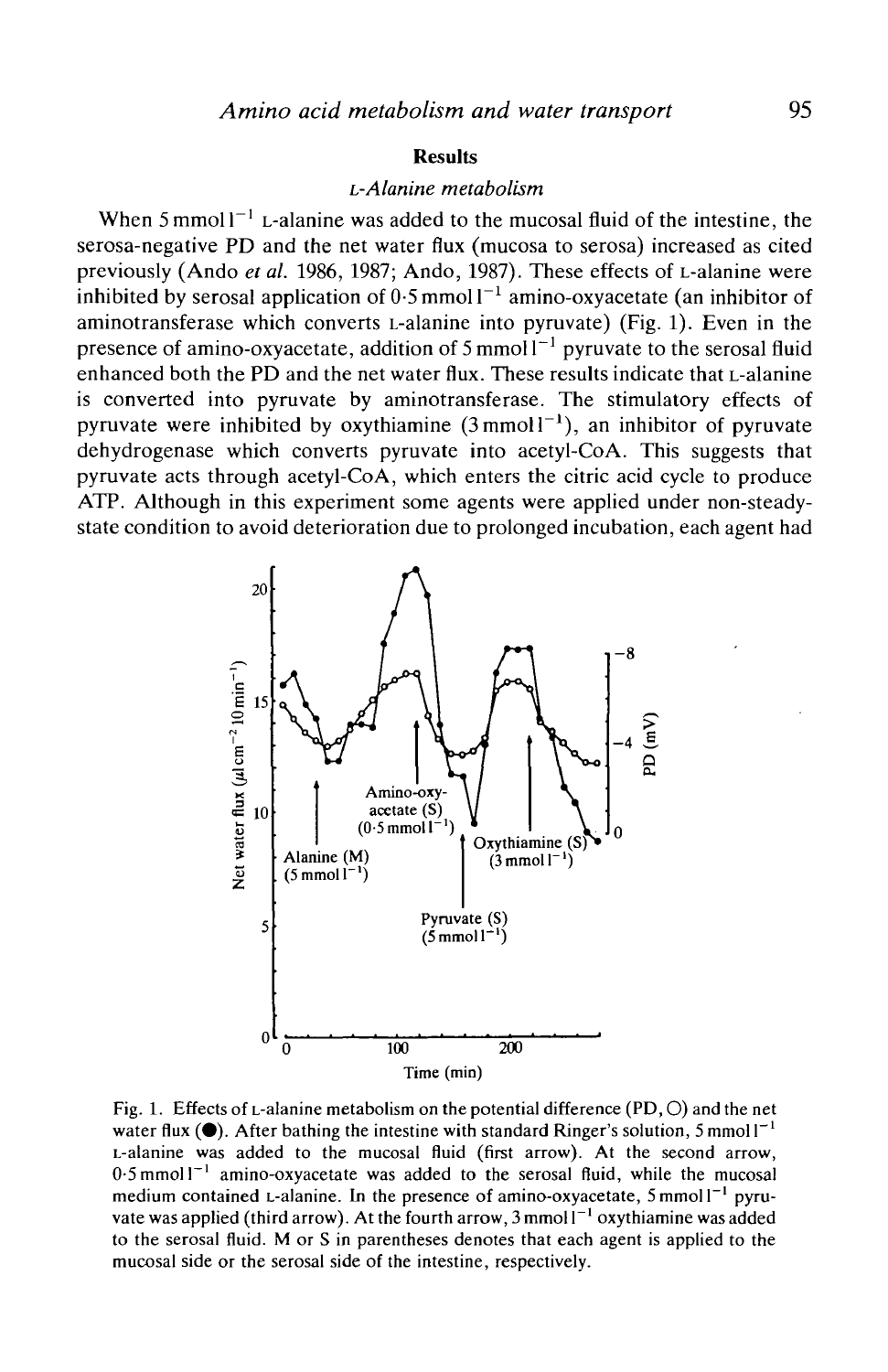

Fig. 2. Effects of 2,4-dinitrophenol (DNP). After the PD ( $\circ$ ) and the net water flux  $\odot$  had been enhanced by the addition of L-alanine to the mucosal  $(M)$  fluid (first  $arrow$ ),  $0.1$  mmoll<sup>-1</sup> DNP was added to the mucosal fluid (second arrow).

the same effects even under steady-state conditions. In a steady state, more than three agents could not be examined in the same preparation, since the experimental period was limited to 250 min. When  $0.1$  mmoll<sup>-1</sup> DNP (an uncoupler of respiratory chain phosphorylation) was added to the mucosal fluid, the L-alanine-induced PD and the net water flux were almost completely abolished  $(Fig. 2)$ .

The PD and net water flux were also stimulated by L-glutamine, L-glutamate or D-alanine. Of these amino acids, L-glutamine had the most immediate and greatest effect, despite a lower concentration (Fig. 3).

# *L-Glutamine metabolism*

When  $10$  mmol  $l^{-1}$  L-glutamine was applied to the serosa, the PD was slightly increased and there was a parallel slight increase in water flux (Fig. 4). In contrast, when added to the mucosal side, L-glutamine produced a marked enhancement of PD and net water flux (Fig. 4). Therefore, it can be concluded that L-glutamine is more effective from the mucosal side than from the serosal side.

With increasing concentration of mucosal *L*-glutamine, both PD and net water flux showed a progressive increase, with Michaelis-Menten characteristics (Fig. 5). The threshold concentration was less than  $0.1$  mmol  $1^{-1}$ . Similar concentration-response curves were also obtained for L-glutamate (Fig. 5), although the response was less sensitive. The threshold concentration  $(1 \text{ mmol1}^{-1})$  was 10-fold higher than that of L-glutamine.

To determine whether L-glutamine transport itself drags water or glutamine metabolism participates in ion and water transport, as in the case of L-alanine, the^ following experiments were performed. After blocking the  $Na^+/K^+/Cl^-$  trans port with furosemide, addition of L-glutamine  $(10 \text{ mmol l}^{-1})$  to the mucosal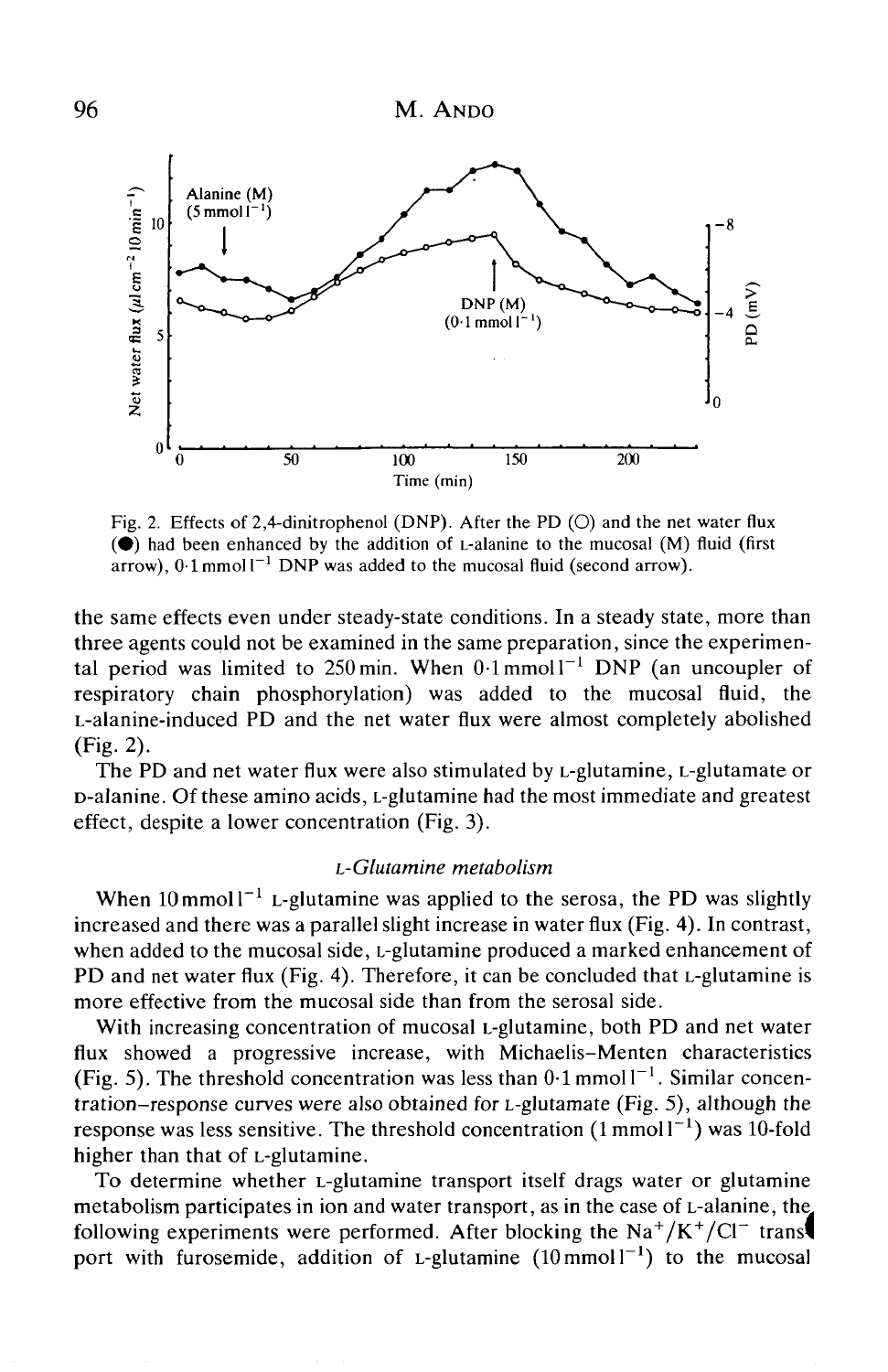compartment did not increase the net water flux, and there was a negligible hyperpolarization of the PD (Fig. 6). When the mucosal fluid was replaced with fresh standard Ringer's solution (glutamine-free), however, the PD and the net water flux increased immediately, and the peak levels were much higher than their



Fig. 3. Time course of the effects of various amino acids. After 30 min in the standard Ringer's solution (arrows), amino acids were added to the mucosal medium. Each point and vertical bar indicate the mean  $\pm$  s. E., respectively. The number of preparations is shown in parentheses. (A) Effects of L-glutamine ( $\blacktriangle$ , 2mmoll<sup>-1</sup>), Lglutamate ( $\blacksquare$ , 10 mmoll<sup>-1</sup>), p-alanine ( $\square$ , 10 mmoll<sup>-1</sup>) and L-alanine ( $\spadesuit$ , 5 mmoll<sup>-1</sup>) on the PD. As a control, effects of other amino acids (L-glycine, L-valine, L-proline, L-serine, L-methionine, L-norvaline, L-lysine and L-ornithine) which did not enhance the PD and the net water flux are represented as open circles  $(10 \text{ mmol})^{-1}$  each). (B) Effects of various amino acids on the net water flux  $(\Delta J_{net}^{H_2O})$ . Each value is expressed as differences from the values at 20 min, immediately before addition of amino acids. All symbols are identical with those in Fig. 3A.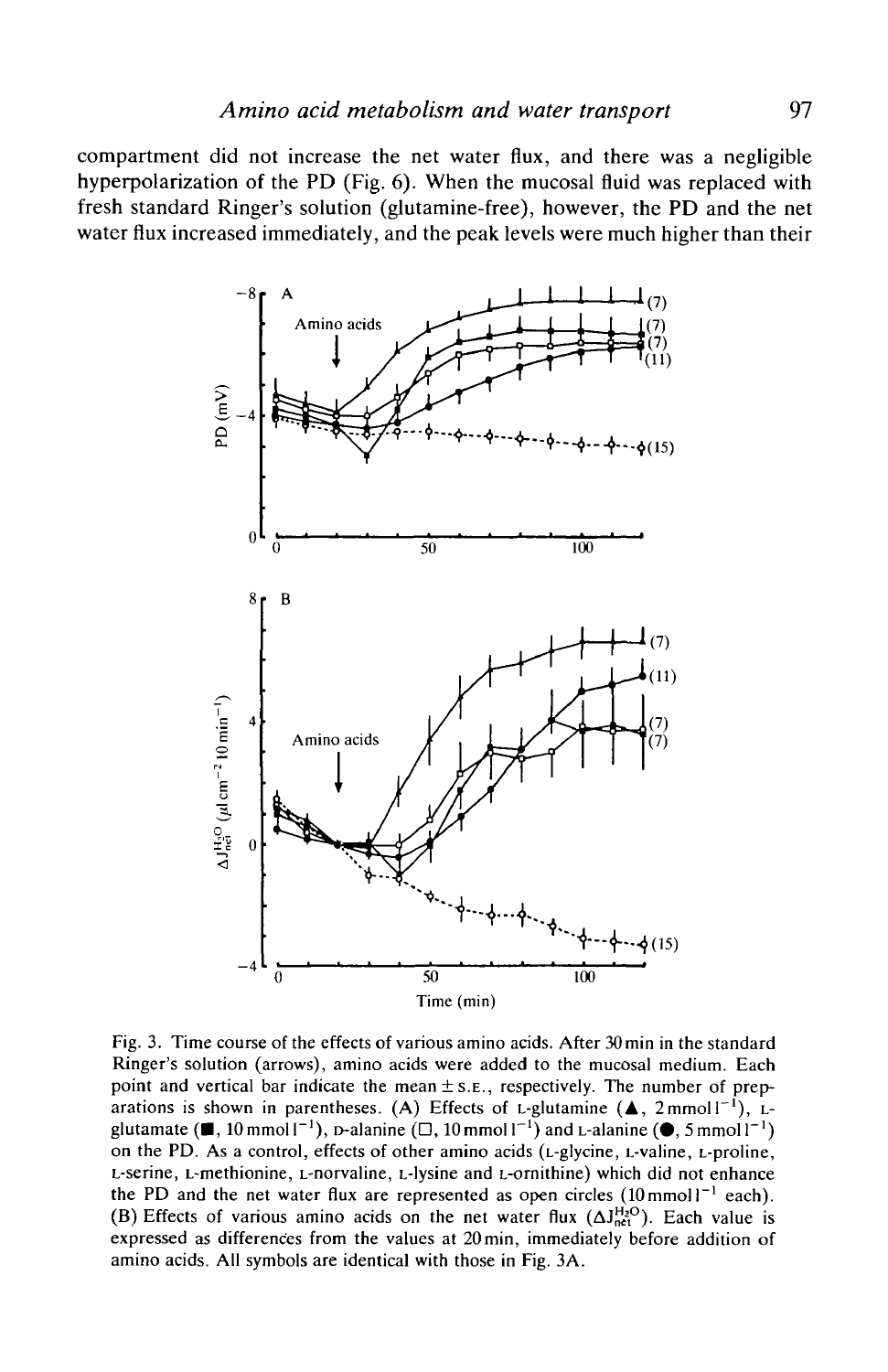

Fig. 4. Comparison of the effects of L-glutamine on the PD  $(O)$  and the net water flux  $(•)$  when applied to either serosa (S) or mucosa (M). After bathing the intestine with standard Ringer's solutions,  $10 \text{ mmol}1^{-1}$  L-glutamine was added to the serosal fluid (first arrow). At the second arrow, 10 mmol  $I^{-1}$  L-glutamine was added to the mucosal fluid.

initial levels. Since the higher PD and net water flux were obtained in spite of the absence of L-glutamine in the bathing medium, glutamine must act from inside the cell. In other words, L-glutamine has been taken up into the enterocyte during treatment with furosemide and its effect appears after washing out the drug. Therefore, it is unlikely that L-glutamine transport itself drags water, since L-glutamine does not increase the net water flux in the presence of furosemide.

Metabolism of L-glutamine was therefore examined. After stimulating the PD and the net water flux with  $2 \text{mmol}^{-1}$  L-glutamine, the addition of aminooxyacetate  $(1 \text{ mmol} 1^{-1})$  to the serosal fluid did not inhibit the PD increase and the net water flux (Fig. 7). Similarly, no inhibitory effect of amino-oxyacetate  $(1-10 \text{ mmol1}^{-1})$  was observed after treatment with L-glutamate or D-alanine (data not shown). As shown in Fig. 7, however, the stimulatory effects of L-glutamine, L-glutamate or D-alanine were completely blocked by DNP, suggesting that these amino acids are also metabolized to produce ATP.

In the next experiment, the effects of L-glutamine were compared with those of L-alanine. After stimulating the PD and the net water flux with  $5 \text{ mmol } l^{-1}$ L-alanine, the addition of L-glutamine  $(2 \text{ mmol } l^{-1})$  to the mucosal fluid did not enhance the net water flux, and the PD was hyperpolarized only slightly (Fig. 8A). In the presence of both L-glutamine and L-alanine, amino-oxyacetate  $(0.5 \text{ mmol1}^{-1})$  did not inhibit the PD and the net water flux, indicating that the stimulated PD and net water flux are not maintained by L-alanine metabolism, but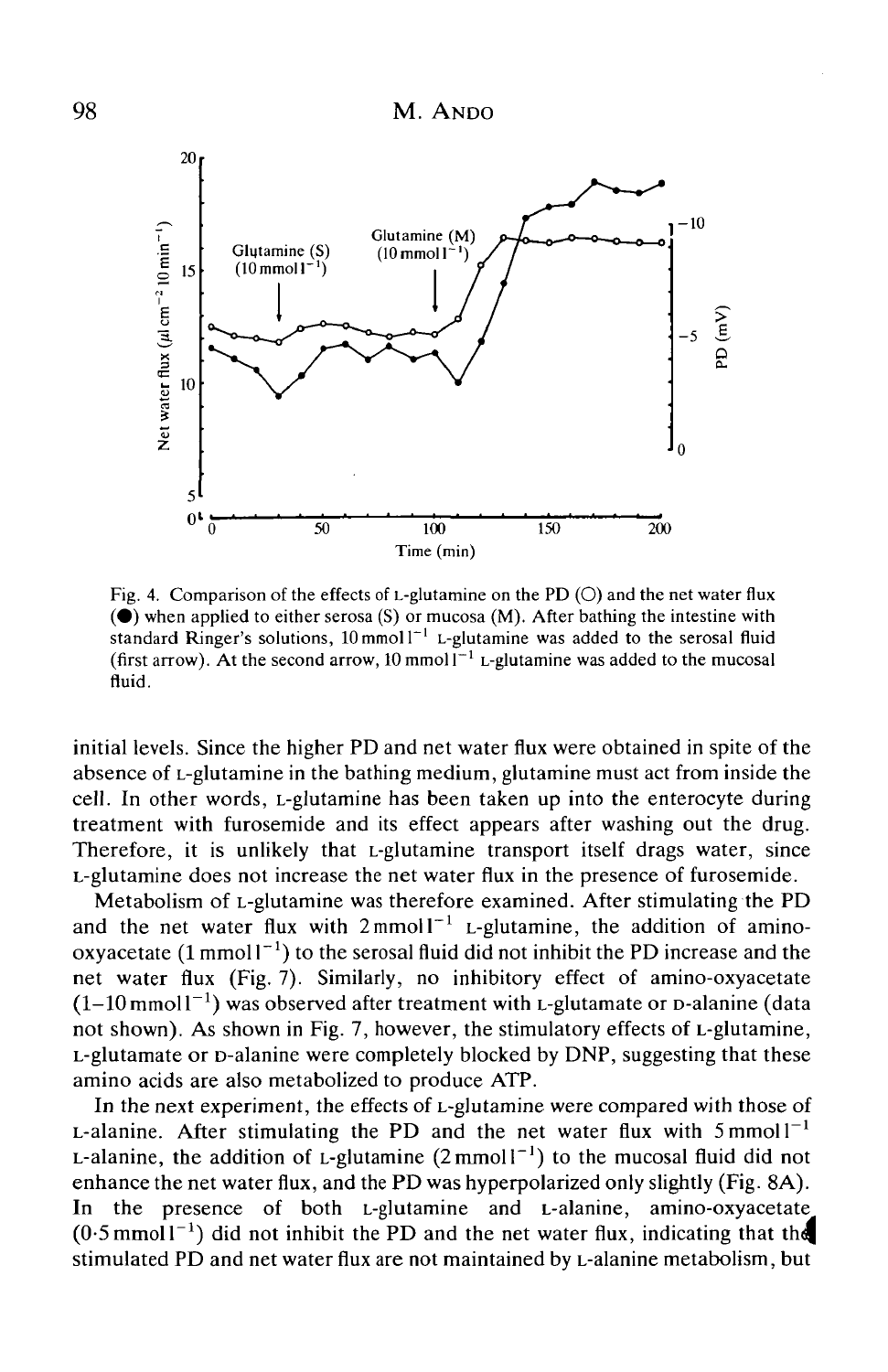by L-glutamine metabolism. This means that L-alanine metabolism is replaced by L-glutamine metabolism under this condition. Furthermore, after stimulating the PD and the net water flux with *L*-glutamine  $(2 \text{mmol } 1^{-1})$ , serosal application of pyruvate (an L-alanine metabolite) did not add to the increase induced by L-glutamine (Fig. 8B). Since the effects of L-glutamine and L-alanine are not additive, but mutually complementary, both amino acids may be metabolized through a common pathway, such as the citric acid cycle.

#### *Oxygen consumption*

To confirm that both L-glutamine and L-alanine were metabolized, effects of these amino acids on the  $O_2$  consumption  $(Q<sub>O</sub>)$  were examined. Fig. 9 demonstrates a typical recording.  $O_2$  consumption was not affected when p-glucose  $(10 \text{ mmol1}^{-1})$  was added to the incubation medium, but was enhanced immedi-



Fig. 5. Concentration-response curve of the effects of L-glutamine on the PD (upper figure) and the net water flux (lower figure). The net water flux is expressed as the difference between the values before and after addition of L-glutamine;  $\Delta J_{net}^{H_2O}$ . L-Glutamine was added to the mucosal fluid, while the serosal side was kept perfused with the standard Ringer's solution. For comparison, the concentration-response curve of the effects of mucosal L-glutamate on the same preparation is also shown  $(O)$ . Each point and vertical bar indicate the mean  $\pm$  s.e., respectively. The number in parentheses denotes sample size.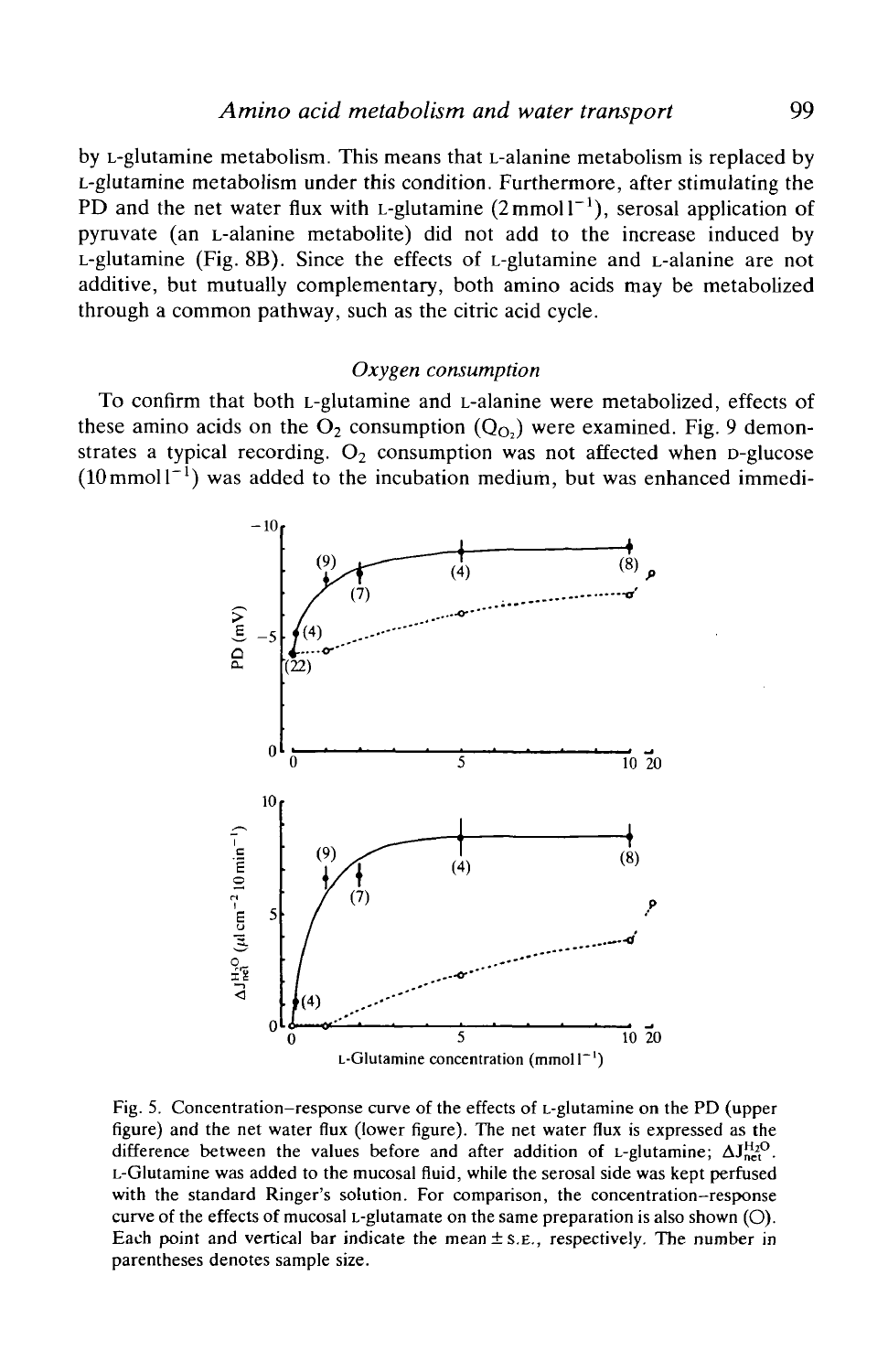ately after addition of L-glutamine  $(2 \text{mmol } l^{-1})$ , and blocked almost completely by NaCN  $(1$ mmol $1^{-1}$ ).

All amino acids examined (L-alanine, D-alanine, L-glutamine and L-glutamate) stimulated  $O_2$  consumption (Fig. 10). Although the effects of L-alanine appear to be smaller than those of the other amino acids, this may be due to a long latent period after addition of this amino acid (see Fig. 11).

When one half of the intestine was incubated in the standard Ringer's solution as a control and the other half was incubated with  $5 \text{ mmol}1^{-1}$  L-alanine, the  $O_2$ consumption in L-alanine was much greater than in the control (Fig. 10). In the presence of ouabain,  $O_2$  consumption was unaffected by L-alanine, having a value of  $0.8 \,\mu$ l mg<sup>-1</sup> h<sup>-1</sup> under both conditions. In other words, L-alanine enhances only ouabain-sensitive  $O_2$  consumption. The same ouabain-insensitive  $O_2$  consumption was also obtained after treatment with L-glutamine. The depressed  $O_2$  consumption after treatment with ouabain was enhanced again when  $0\cdot1$  mmol l $^{-1}$  DNP was added (data not shown). This confirms that DNP acts as an uncoupler.



Fig. 6. Effects of L-glutamine on the PD (O) and the net water flux  $(\bullet)$  in the presence of furosemide. After bathing the intestine with standard Ringer's solutions,  $0.01$  mmol  $1^{-1}$  furosemide was added into the mucosal (M) fluid (at 20 min). In the presence of furosemide (open bar),  $10 \text{ mmol}^{-1}$  L-glutamine was applied to the mucosal fluid (first arrow). At the second arrow, both glutamine and furosemide were removed from the bathing medium by washing the intestine twice with the standard Ringer's solution.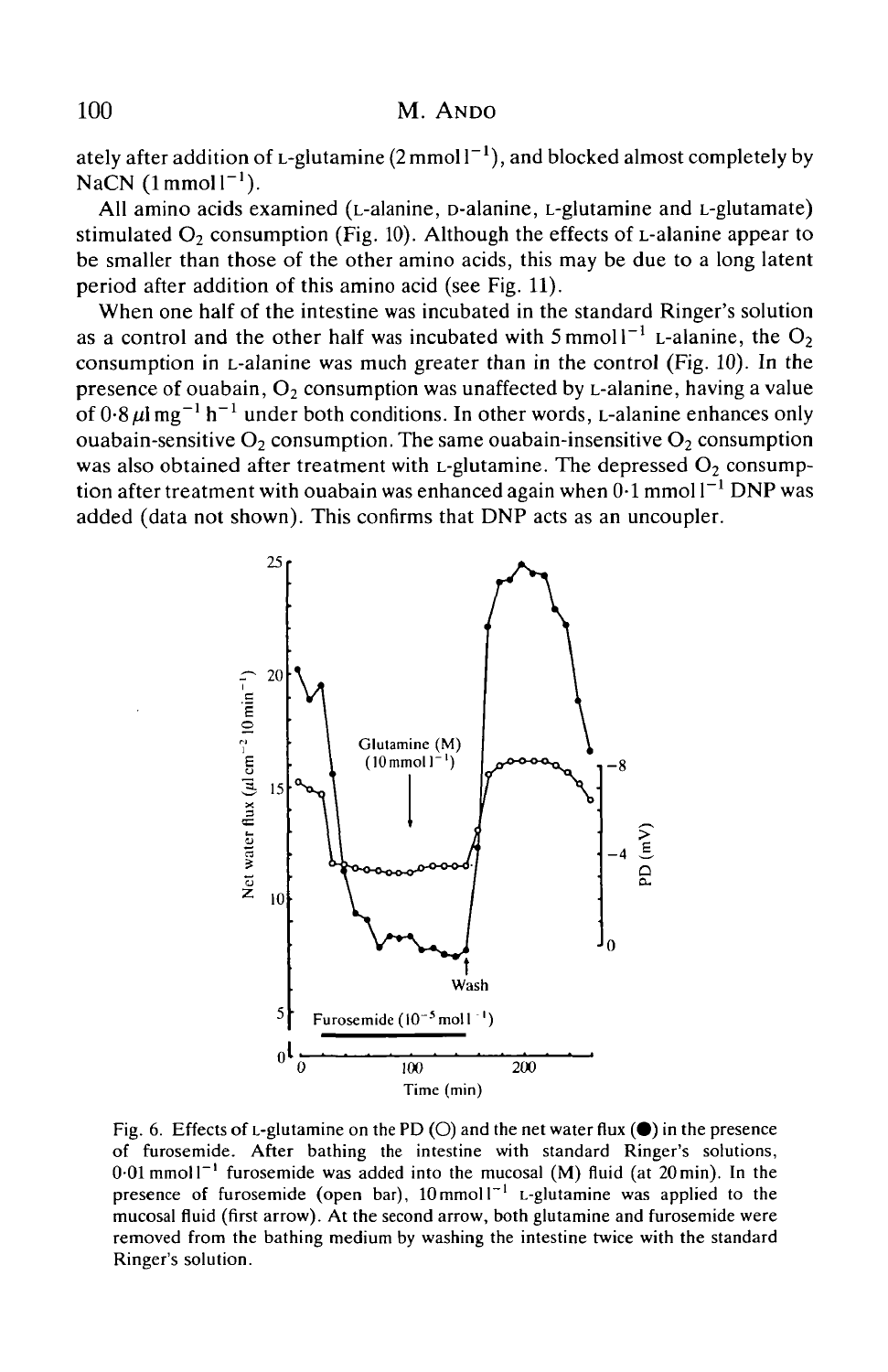

Fig. 7. Effects of amino-oxyacetate and 2,4-dinitrophenol (DNP). After enhancing the PD (O) and the net water flux ( $\bullet$ ) by addition of 2 mmoll<sup>-1</sup> L-glutamine to the mucosal  $(M)$  fluid (first arrow), 1 mmol  $I^{-1}$  amino-oxyacetate was added to the serosal (S) fluid (second arrows). At the third arrow,  $0.1$  mmol  $1^{-1}$  DNP was applied to the mucosal fluid.

All four amino acids examined produced first an increase in  $O_2$  consumption, then in serosa-negativity of the PD, and finally in water absorption (Fig. 11). L-Glutamine stimulated  $O<sub>2</sub>$  consumption most quickly, the latent period being  $1.4 \pm 0.4$  min, and L-alanine was the slowest  $(14.7 \pm 2.3 \text{ min})$ . Surprisingly,  $D$ -alanine also stimulated  $O<sub>2</sub>$  consumption and its stimulatory action was much faster  $(4.3 \pm 0.8 \text{ min})$  than that of L-alanine.

## **Discussion**

The present study indicates that amino acid metabolism stimulates water absorption across the seawater eel intestine. L-Alanine appears to be metabolized through the citric acid cycle to produce ATP because: (1) the increments in the PD and the net water flux observed after addition of L-alanine are inhibited by aminooxyacetate, an inhibitor of aminotransferase which converts L-alanine into pyruvate; (2) pyruvate restores these parameters even after blocking the synthesis of pyruvate from L-alanine with amino-oxyacetate; (3) the stimulatory effects of pyruvate are inhibited by oxythiamine, an inhibitor of dehydrogenase which converts pyruvate into acetyl-CoA (which is known to enter the citric acid cycle to produce ATP); (4) the stimulatory effects of L-alanine are also inhibited by DNP, an uncoupler of respiratory chain phosphorylation; (5) L-alanine enhances ouabain-sensitive  $O_2$  consumption in the intestinal tissue; and (6) the enhance $r_{\rm ment}$  in O<sub>2</sub> consumption precedes the increase in the serosa-negative PD and the water transport.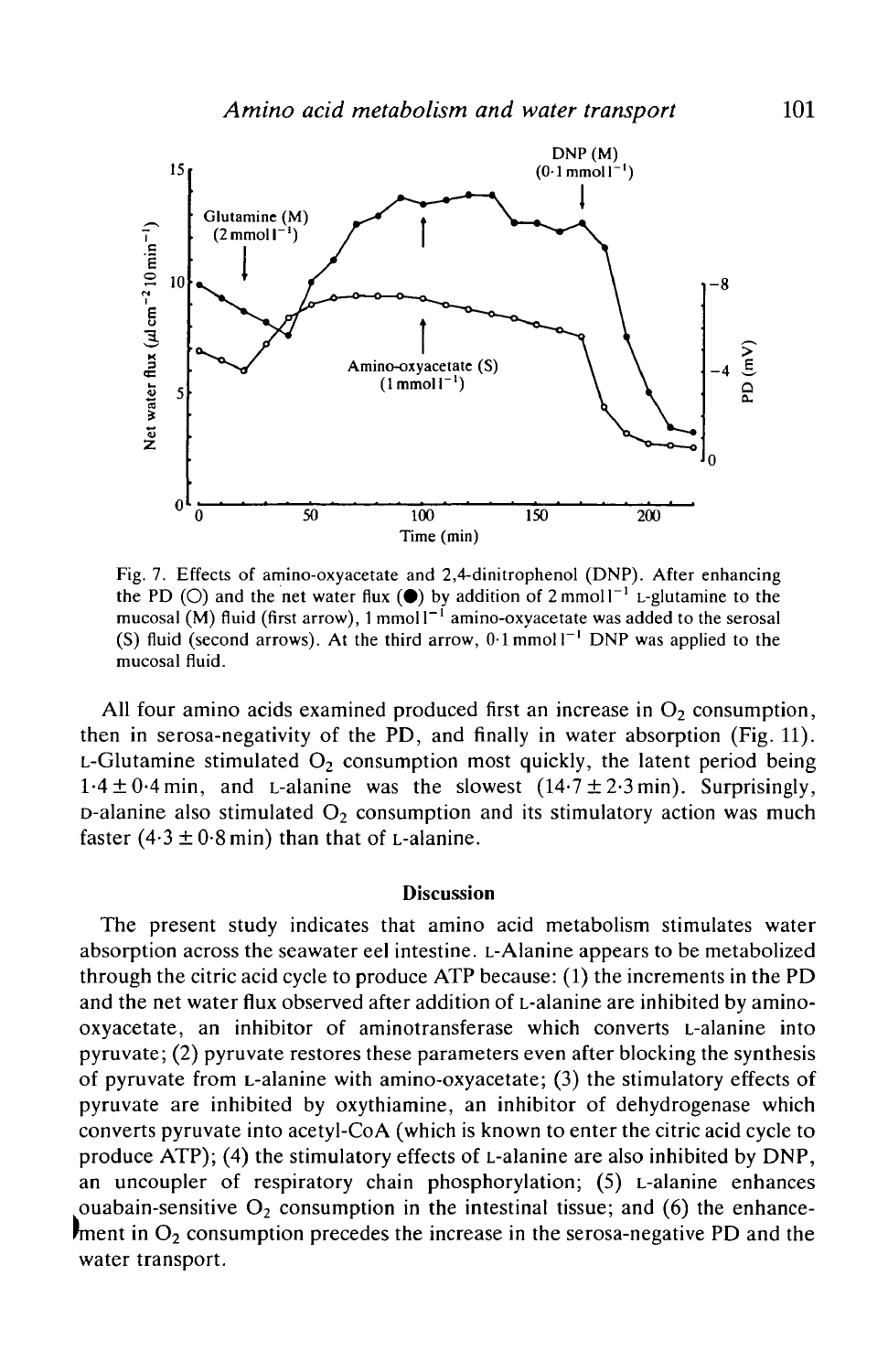

Fig. 8. Comparison of the effects of L-alanine and L-glutamine. (A) Effects of L-glutamine after treatment with L-alanine. After enhancing the PD  $(O)$  and the net water flux ( $\bullet$ ) by addition of 5 mmol  $1^{-1}$  L-alanine to the mucosal  $(M)$  fluid (first arrow), 2 mmol  $I^{-1}$  L-glutamine was added to the mucosal fluid (second arrow). At the third arrow,  $0.5$  mmol  $I^{-1}$  amino-oxyacetate was added to the serosal fluid. (B) Effects of pyruvate (an L-alanine metabolite) after treatment with L-glutamine. After stimulating the PD (O) and the net water flux ( $\bullet$ ) with 2 mmol  $1^{-1}$  L-glutamine (first arrow), 5 mmol  $1^{-1}$  pyruvate was added to the serosal (S) fluid (second arrow).

Combining these results with a model for ion and water transport across the seawater eel intestine (Ando & Utida, 1986) leads us to suggest that ATP produced from L-alanine stimulates the ouabain-sensitive Na<sup>+</sup>/K<sup>+</sup>-ATPase in the basolateral membrane, and thus increases intracellular  $K^+$  concentration. An accumulation of  $K^+$  would enhance the serosa-negativity of the PD, since this PD is thought to be mainly due to the  $K^+$  gradient across the mucosal membrane, as in the flounder intestine (Halm *et al.* 1985). In addition, a protein phosphorylation process might be involved to increase the  $K^+$  permeability across the brush-border membrane. A tendency for  $K^+$  to diffuse across the mucosal membrane might raise the  $K^+$  concentration in the microclimate of this membrane, which could then stimulate the  $Na^{+}/K^{+}/Cl^{-}$  transport system, and thus enhance water absorption.

L-Glutamine also seems to be metabolized like L-alanine because: (1) L-glutamine enhances the PD and the net water flux by acting from inside the enterocyte; (2) the stimulatory effects of L-glutamine are inhibited by DNP; (3) effects of L-glutamine and L-alanine are not additive but mutually complementary;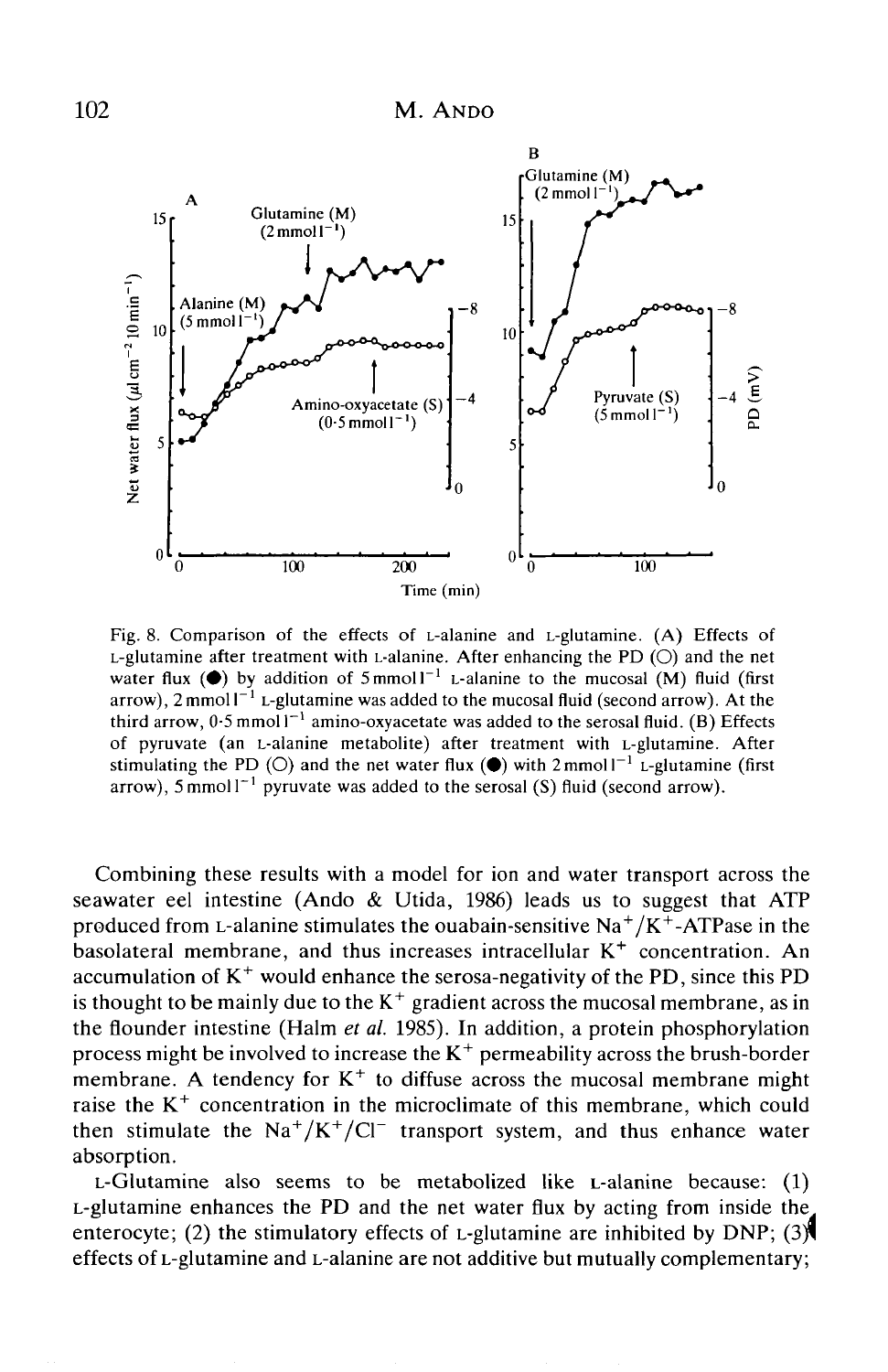

Fig. 9. A typical recording of oxygen consumption. Oxygen consumption rate was obtained from the slope of the straight line and expressed as  $Q_{O_2}(\mu \text{Im} g^{-1} h^{-1})$ . Each value on the line denotes a  $Q_{Q_2}$  value. At each arrow,  $10 \text{ mmol}^{-1}$  p-glucose,  $2 \text{ mmol } 1^{-1}$  L-glutamine or  $1 \text{ mmol } 1^{-1}$  NaCN was added to the incubation medium.

(4) L-glutamine also enhances ouabain-sensitive  $O_2$  consumption; and (5) the increment in  $O<sub>2</sub>$  consumption precedes that in other parameters.

Although the response induced by L-alanine was of the all-or-nothing type (Ando *et al.* 1986), the dose-response curve of L-glutamine was of the Michaelis-Menten type. This suggests that L-alanine metabolism has a much slower rate than the uptake across the brush-border membrane, and thus limits the final rate of ATP production. The long latent period to enhance  $O_2$  consumption after addition of L-alanine also supports this suggestion. In contrast, metabolism of L-glutamine may proceed at a faster rate than its uptake, so that the rate of end-product formation may be limited by this uptake. In fact,  $O<sub>2</sub>$  consumption increased immediately after addition of L-glutamine, indicating that the intracellular content of the metabolic products, such as ATP, is controlled by extracellular L-glutamine. Therefore, it is possible that L-glutamine may act as a regulator for ion and water transport across the seawater eel intestine by controlling intracellular ATP content.

Since the dose-response curve for L-glutamate was of a similar type to that for L-glutamine, the rate of L-glutamate uptake may also limit the overall rate of L-glutamate metabolism. This amino acid also enhances  $O_2$  consumption immediately. These similarities between the effects of L-glutamine and L-glutamate suggest that both amino acids are metabolized through a common pathway. However, a much higher concentration of L-glutamate was required to attain the lame response as for L-glutamine. The discrepancy in efficacy might be due to a difference in their uptake rate: L-glutamine might be taken up much faster than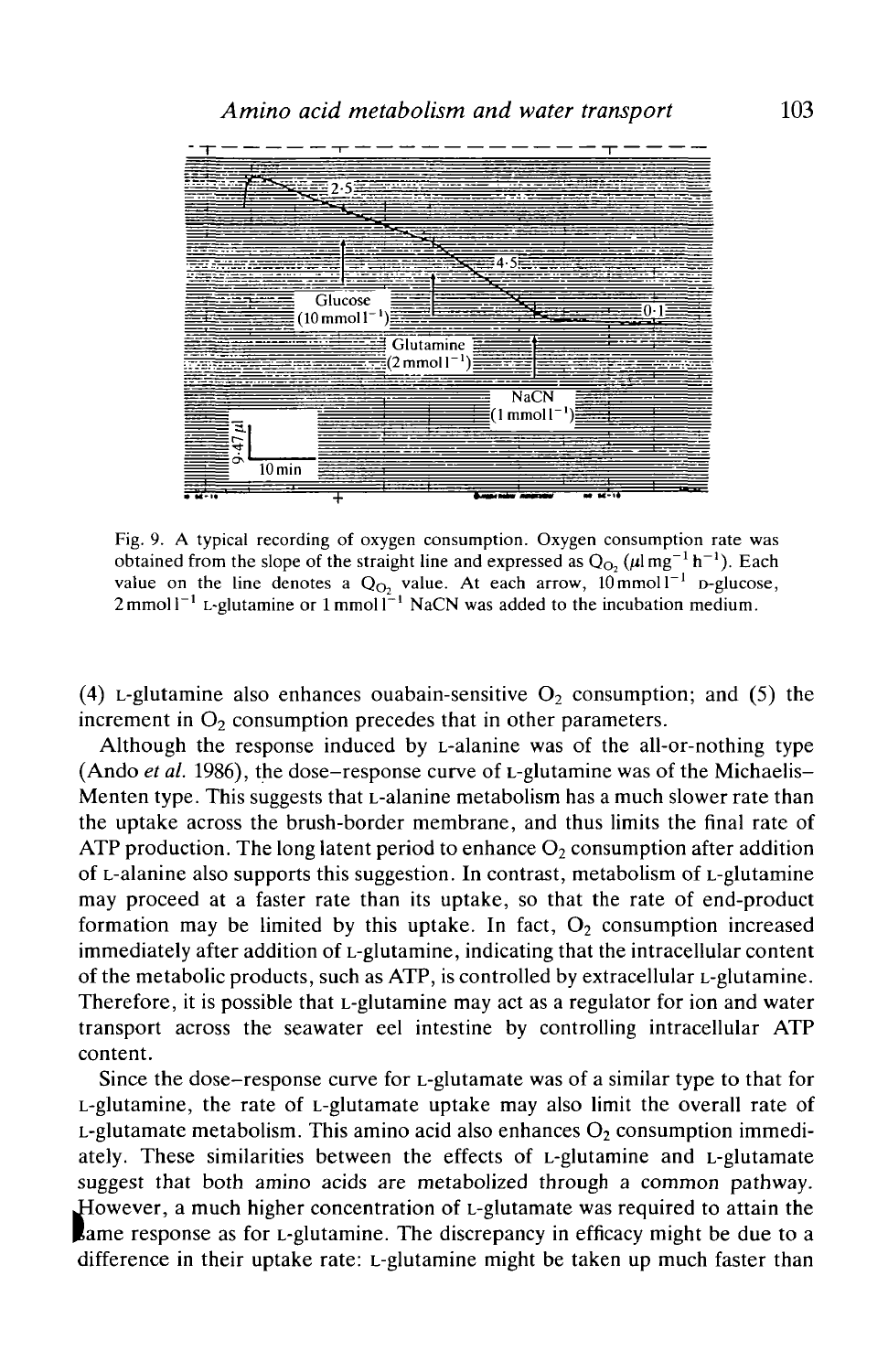



Fig. 10. Effects of L-alanine, D-alanine, L-glutamine and L-glutamate (sodium salt) on  $O_2$  consumption  $(Q<sub>O</sub>)$ . After measurements of  $Q<sub>O</sub>$ , in the standard Ringer's solution (open columns), the amino acids were added to the incubation medium. The hatched columns show the  $Q<sub>O</sub>$ , in the presence of amino acids. The filled column indicates the  $Q_{\text{O}}$ , obtained after treatment with 0.1 mmol1<sup>-1</sup> ouabain for 1h. Whereas the upper four experiments were carried out on the same preparation, the lowest experiment was performed in preparations where the intestine was divided into two parts: one half as control and the other half incubated with 5 mmol  $1^{-1}$  L-alanine from the beginning. All values are expressed as mean  $\pm$  s.e. The concentration of each amino acid and the number of preparations are indicated in parenthesis and beside the column, respectively.

L-glutamate, as found in mammalian intestine (Peraino & Harper, 1962; Windmueller & Spaeth, 1975).

It is well established that L-glutamine is metabolized into L-glutamate and then into  $\alpha$ -ketoglutarate. Although the conversion of L-glutamate into  $\alpha$ -ketoglutarate is usually thought to be catalysed by aminotransferase, such a metabolic pathway does not seem to work in this tissue, since amino-oxyacetate (an inhibitor of the aminotransferase) does not inhibit the effects of L-glutamine or L-glutamate. In the seawater eel intestine, L-glutamate may be converted into  $\alpha$ -ketoglutarate by glutamate dehydrogenase, not aminotransferase, as indicated by Kovacevic  $\&$ McGivan (1983).

Surprisingly, D-alanine also appears to be metabolized, since D-alanine enhances  $O_2$  consumption, the serosa-negative PD and the net water flux. Although D-alanine is commonly thought to be converted into L-alanine by racemase, the following results argue against this possibility. First, p-alaning enhanced  $O_2$  consumption more quickly than L-alanine did. Second, amino-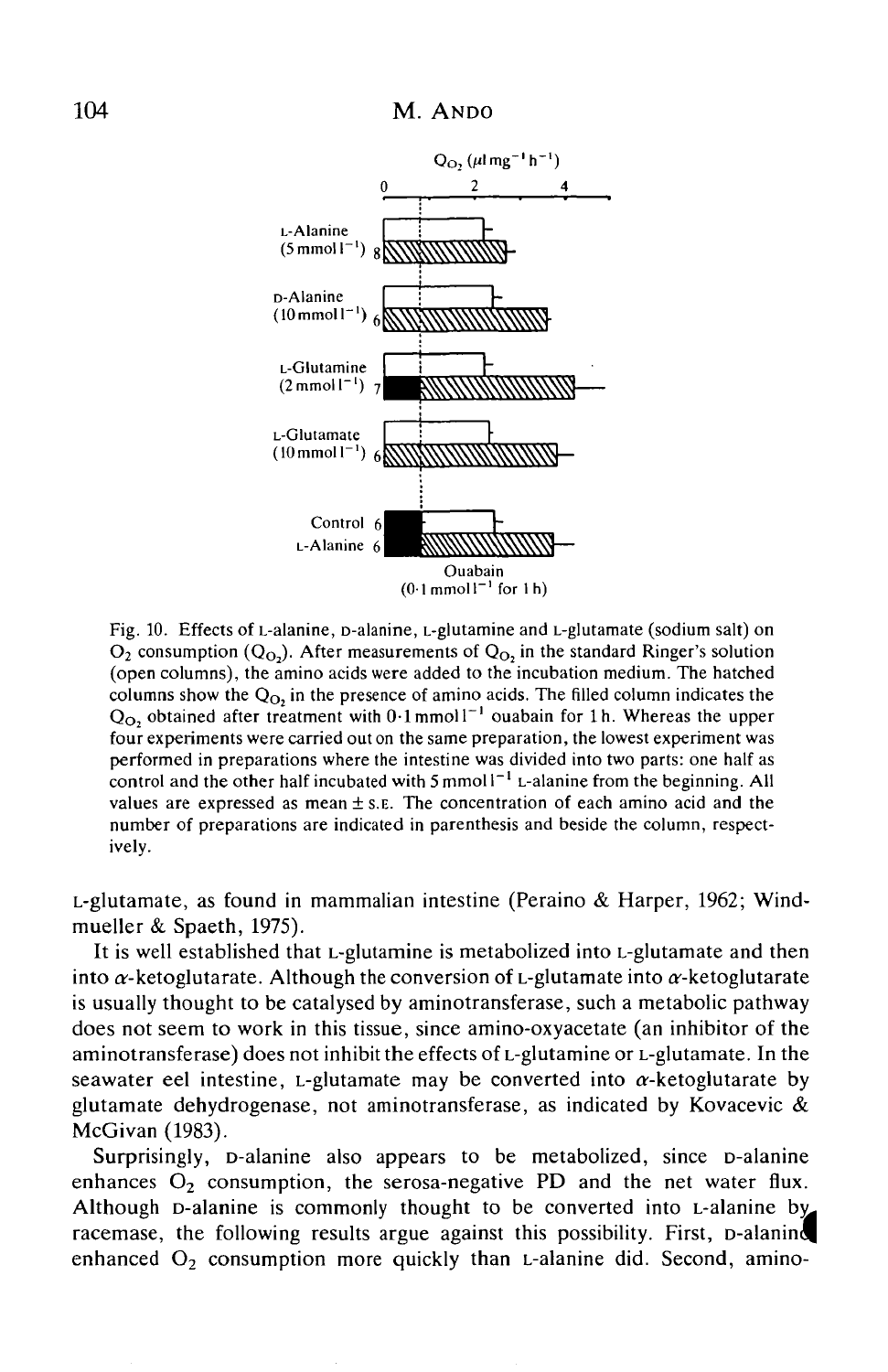

Fig. 11. Sequence of events after application of various amino acids. L-alanine  $(5 \text{mmol1}^{-1})$ , D-alanine  $(10 \text{mmol1}^{-1})$ , L-glutamine  $(2 \text{mmol1}^{-1})$  and L-glutamate  $(10 \text{ mmol1}^{-1})$  were applied to the seawater eel intestine at time zero. Each column indicates the latent period from the application of amino acid until the onset of an increase in  $O_2$  consumption, serosa-negativity of the PD and the net water flux. Times are obtained from the experiments shown in Figs 3 and 10, and expressed as mean  $\pm$  s.e.

oxyacetate which inhibited the effects of L-alanine did not inhibit the effects of D-alanine. The metabolic pathway of D-alanine may be distinct from that of L-alanine in the seawater eel intestine. In brackish-water bivalves, it has been observed that D-alanine, as well as L-alanine, contribute to cell volume regulation after hypertonic stress (Matsushima *et al.* 1984). Therefore, D-alanine might be an amino acid which plays a specific role in seawater adaptation of animals.

Although the reason why the seawater eel intestine cannot use p-glucose as a metabolic fuel is not yet clear, a similar result is obtained in rabbit ileum *in vitro,* where water transport is enhanced by  $20 \text{ mmol}^{-1}$  L-glutamine but not by  $20 \text{ mmol}^{-1}$  p-glucose (Love *et al.* 1965). Starvation might be involved in the alteration from D-glucose metabolism to L-glutamine metabolism, since L-glutamine uptake and its metabolism by the gut are enhanced with fasting in both **Conscious dogs (Cerrosino** et al. 1986) and in vivo rats (Windmueller & Spaeth, 1978). However, even in the intestine of fed rats, amino acids seem to be